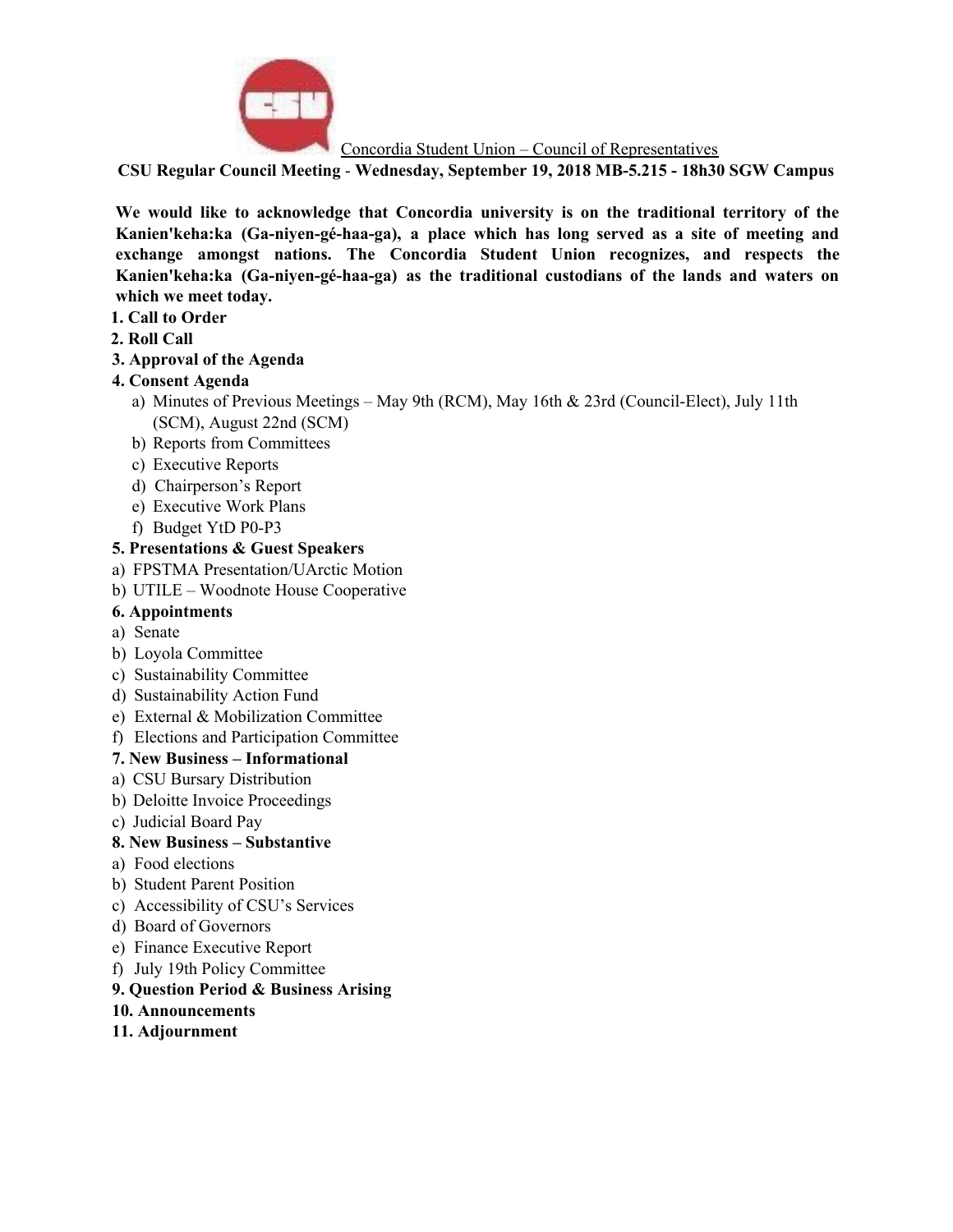

Concordia Student Union – Council of Representatives

**CSU Regular Council Meeting** - **Wednesday, September 19, 2018 MB-5.215 - 18h30 SGW Campu**

# **1. Call to Order**

Meeting called to order at 6:58 pm EDT.

# **2. Roll Call**

**Executives present at the meeting:** Sophie Hough-Martin (General Coordinator), John Hutton (Finance Coordinator), Princess Somefun (Internal & Clubs Coordinator), Alexis Searcy (Loyola Coordinator), Mikaela Clark-Gardner (Academic & Advocacy Coordinator), Michele Sandiford (Student Life Coordinator), Camille Thompson-Marchand (External Affairs & Administration Coordinator),

**Executives absent from the meeting:** Akira De Carlos (Sustainability Coordinator)

**Councillors present at the meeting:** Alex Karasick (Arts & Science), Sami Hanbali (Arts & Science), Patrick Quinn (Arts & Science), Rowan Gaudet (Arts & Science), Margot Bernier (Arts & Science), Caleb Owusu-Acheaw (Arts & Science), Marlène Iradakunda (Arts & Science), Christopher Kalafatidis (Arts & Science), Hilal Ghanem (Arts & Science), Zoe Zeitouni (Arts & Science), Paige Keleher (Arts & Science), Jad Faraj Abi Semaan (Arts & Science), Jarrad Haas (Fine Arts), David Ferraria (ENCS), James Hanna (ENCS), Sally Younis (ENCS)

**Councillors absent from the meeting:** Rory Blaisdell (JMSB), Daniel Abrams (JMSB), Sophie Beauchamp-Lizotte (Arts & Science), Samantha Candido (Arts & Science), P. Zhuang (Fine Arts), Abdouallah Taleki (ENCS), Bara Abuhamed (ENCS),

R. Gaudet moves to excuse councillors P. Zhuang, R. Blaisdell, S. Beauchamp-Lizotte and Sustainability Coordinator A. De Carlos. Seconded by M. Berner. **Motion Carried Unanimously.**

# **3. Approval of the Agenda**

P. Quinn moves to approve the agenda. Seconded by H. Ghanem. **Motion Carried Unanimously.**

### **4. Consent Agenda**

- a) Minutes of Previous Meetings May 9th (RCM), May 16th & 23rd (Council-Elect), July 11th (SCM), August 22nd (SCM)
- b) Reports from Committees
- c) Executive Reports
- d) Chairperson's Report
- e) Executive Work Plans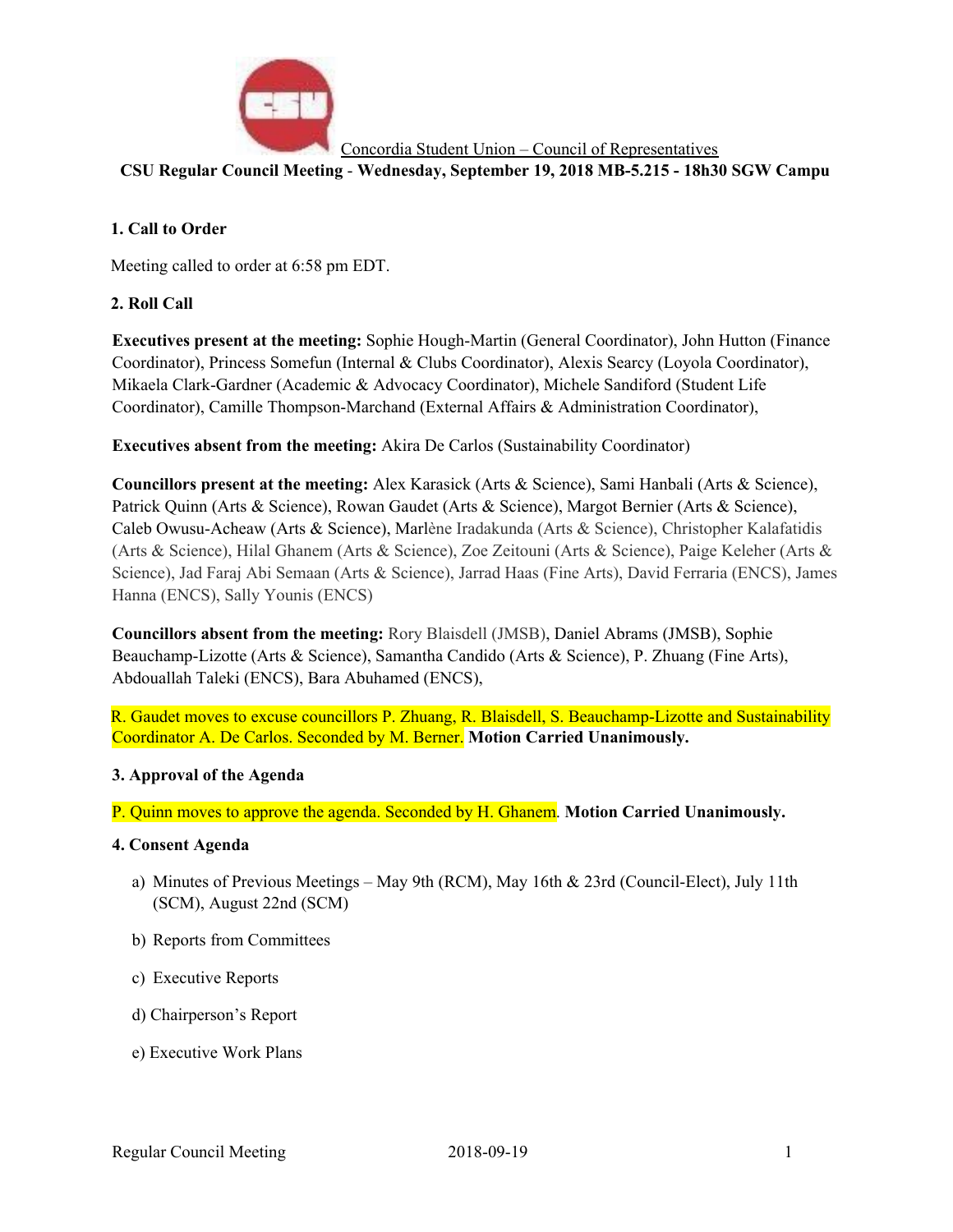f) Budget YtD P0-P3

# **5. Presentations & Guest Speakers**

### a) FPSTMA Presentation/UArctic Motion

The two co-presidents of the First Peoples Studies Member Association provides a representation about the Arctic Council. The UArctic is a collaborative event that involves research and student exchange around the Arctic Circle. The two executives believe that CSU support and participation would actively encourage the university administration to get involved with the UArctic program as well acknowledge the First Nations representation on our campus.

M. Clark-Gardner believes that this program is a great initiative, but provides advice that they should reach out to the Arts & Science Faculty Council first to build up the credibility to the program. S. Hough-Martin compliments the comments by adding that the CSU representatives on the the University Senate can advocate for this project there.

### S. Hough-Martin presents the following motion. Seconded by D. Ferraria.

Whereas the CSU has supported First People Student Member Association initiatives in the past [May 11th, 2016].

Whereas FPSTMA provides information, support, and advocacy for students of the First People Studies program and represent the interests of FPST students at the ASFA Council as well as within the Concordia community.

Whereas FPSTMA has been promoting and advocating for the adoption of the UArctic project by Concordia University.

Whereas the UArctic constitute a network of universities, colleges, research institutes and other organizations concerned with builds and strengthens collective resources and collaborative infrastructure that enables member institutions to better serve their constituents and their regions. Enhancing human capacity in the North, promote viable communities and sustainable economies, and forge global partnerships.

Whereas the CSU is representing all undergraduate students and is working on providing them with a wide range of services and opportunities.

Whereas the CSU pushes the university to offer high quality education to all students at Concordia. [Adopted March 9, 2016]

Whereas the CSU advocates for the university to increase offerings of experiential, hands-on learning opportunities throughout the Undergraduate curriculum, tailored to the specific and diverse interests of Concordia students and their communities. [Adopted March 9, 2016] May it be resolved that the CSU supports the work of FPSTMA in relation to Concordia adherence to the UArctic network.

May it further be resolved that CSU works on providing a voice to FPSTMA in Senate regarding its projects, or in the case that it is not possible, to advocate on their behalf.

C. Kalafatidis wonders what would support mean to the First Peoples Studies Association. The two executives reply that CSU support would help in pressuring the university administration act on this initiative positively.

J. Hanna inquires more about the support notably on its expected outcome. C. Thompson-Marchand replies that at this moment in time the financial support, as an example, will not be considered until a further date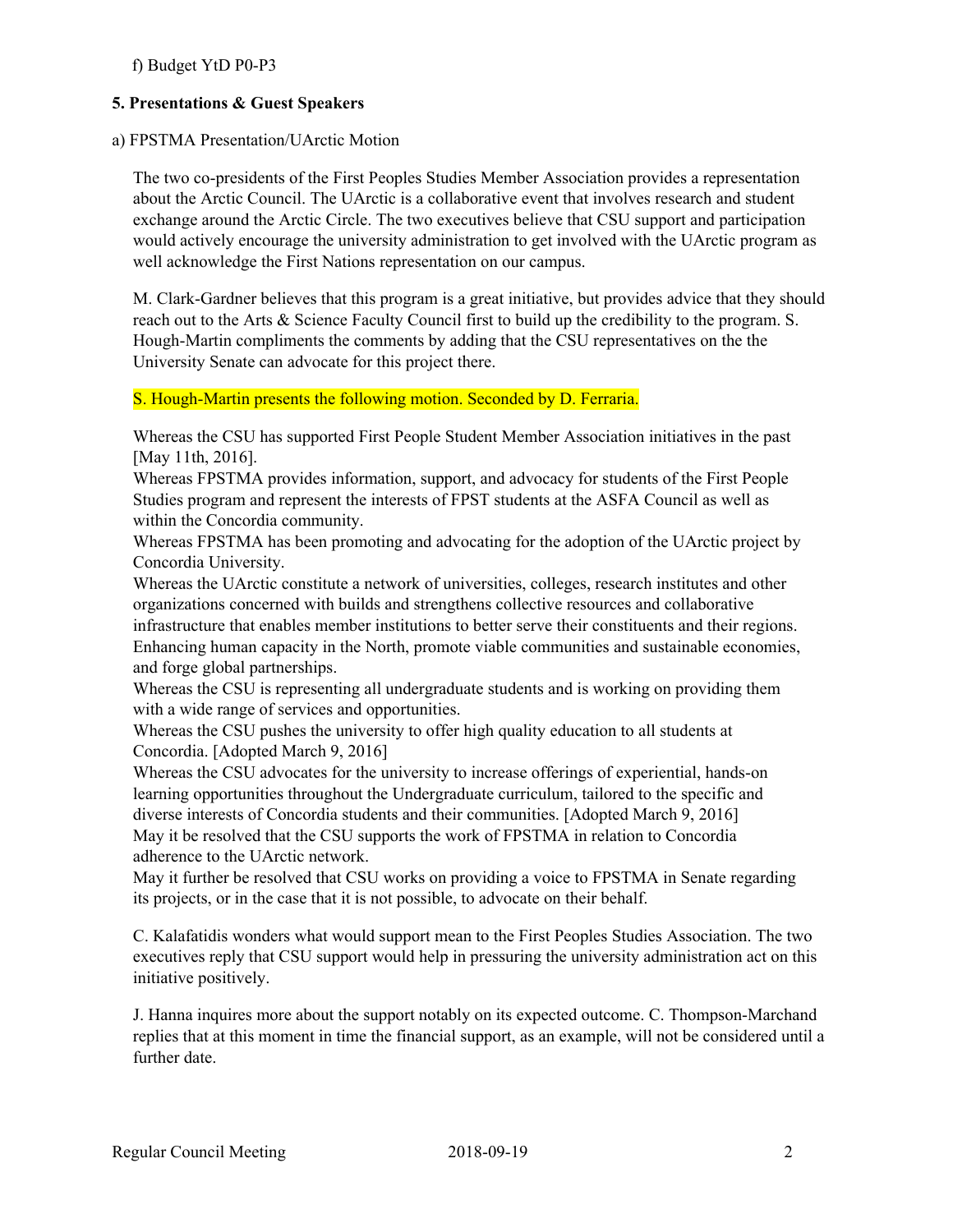#### b) UTILE – Woodnote House Cooperative

Laurent Levesque is a representative from UTILE. They provide a history and development of the project since its inception and partnership with the CSU. Ever since then, the land has been decontaminated and prepared for construction. They provide some additional design and interior space details on the project to make the space really student-friendly. The location of the housing project is in front of Parc Lafontaine. In terms of financials, the CSU has injected \$1.8 million on top of other external partners. The City of Montreal has provided \$0.5 million to the project while Ottawa is providing some funding as well. Unfortunately, the cost of the project increased from \$14 to \$18 million due to Trump administration's steel and aluminum tariffs. UTILE's mission is study and to provide affordable student housing. The provisional board will have six students to sit, hopefully from every faculty on campus.

M. Berner questions if the recent trade war with the Trump administration has played an impact with steel and aluminum costs. The UTILE representative replies that indeed it has, but they are working with architects to reduce the costs rather than to directly request for more funding.

M. Berner wonders if any considerations were made for student parents and other marginalized communities. The representative replies that HOJO will be providing some support and insight for that matter on top of implementing a solidarity housing policy.

- 6. Appointments
- a) Senate

#### M. Clark-Gardner presents the following motion. Seconded J. Haas.

WHEREAS Standing Regulation 242 states: "Any vacancy on the Concordia University Senate can be filled by Council, preferably from the faculty of the vacant seat, for the unexpired term of the vacant seat."

WHEREAS Rim Hamila ran in the 2018 General Elec#ons for the senate seat in Engineering and Computer Science;

WHEREAS there are 2 vacant Senate seats not filled in the General Elections; BE IT RESOLVED that Rim Hamila is appointed to one of the vacant seats for Concordia Senate.

Rim Hamila explains that there was a confusion with their election result and the miscommunication with the Chief Electoral Officer. Basically, the purpose of the motion is to provide an appointment to the University Senate previously undeclared as an official one.

R. Hamila, in reply to a question asked by C. Kalafatidis, states that most of the work to advance student and academic interests is done at the Senate. They would see themselves as a perfect fit to advance those interests with adding on a female representative to the engineering representation bloc.

P. Somefun finds the lack of follow-up procedure a travesty and apologizes to them on behalf of the CSU. They critique the questions posed to them in a manner as "re-campaigning" for the post in which they were duly-elected for.

J. Hanna moves to call the question. Seconded by D. Ferraria. **Motion Carried Unanimously.**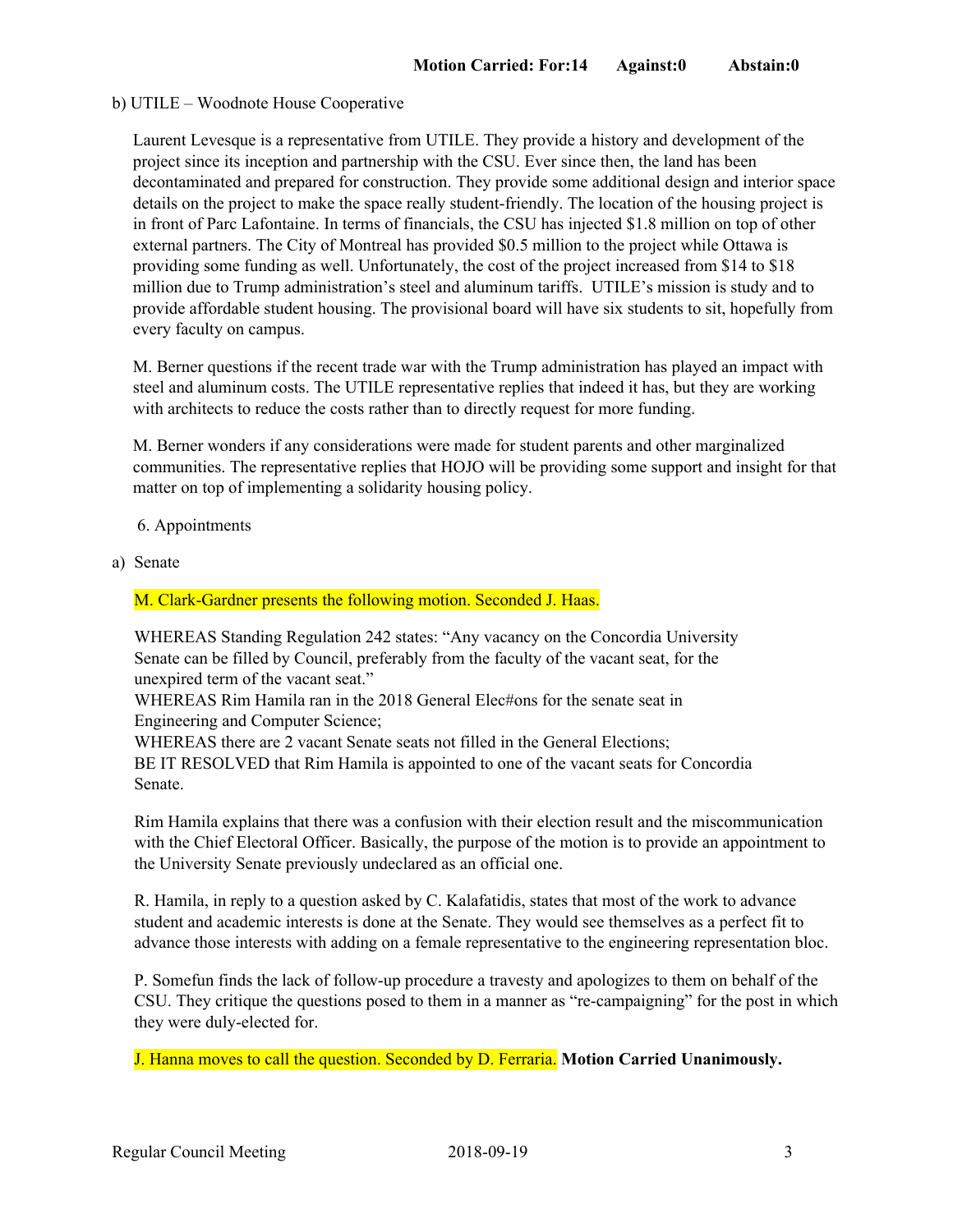b) Loyola Committee

A.de Searcy explains that there are two seats available to sit on the Loyola Committee.

c) Sustainability Committee

P. Keleher moves to nominate themselves to sit on the Sustainability Committee. Seconded by J. Haas.

Keleher's motivation to sit on this committee is their advocacy for environmental protection.

| <b>Motion Carried: For:12</b><br><b>Against:0</b> | Abstain:0 |
|---------------------------------------------------|-----------|
|---------------------------------------------------|-----------|

#### d) Sustainability Action Fund

C. Thompson-Marchand moves table the topic to the next meeting. Seconded by R. Gaudet. **Motion Carried Unanimously.**

e) External & Mobilization Committee

J. Haas explains that they resigned from the committee to expand and to promote gender and racial parity on this committee per CSU's Standing Regulations and Positions Book

S. Hough-Martin moves to limit the qualifications for membership to this committee to better reflect marginalized groups as sent to the Chair of the Council of Representatives. Seconded by M. Berner.

A. Karasick moves to amend the committee to make it self-identified as a marginalized group. Seconded by S. Hough-Martin. **Amendment considered friendly.**

**Motion Carried: For:10 Against:1 Abstain:1 (1 - C. Kalafatidis)**

M. Iradukunda moves to nominate themselves to sit on this committee. Seconded by C. Thompson-Marchand.

J. Hanna moves to appoint M.Iradukunda Seconded by J. Haas. **Motion Carried Unanimously**

f) Elections and Participation Committee

P. Quinn explains the purpose of the committee is to investigate the issue of online voting and other similar initiatives.

J. Hanna moves to nominate themselves on this committee. Seconded by J. Faraj Abi Semaan

C. Kalafatidis moves to nominate themselves to this committee. Seconded by P. Quinn.

**S. Hough-Martin raises a complaint about gender parity. The complaint is further emphasized by M. Berner.**

P. Zhuang moves to nominate themselves to this committee. Seconded by M. Berner.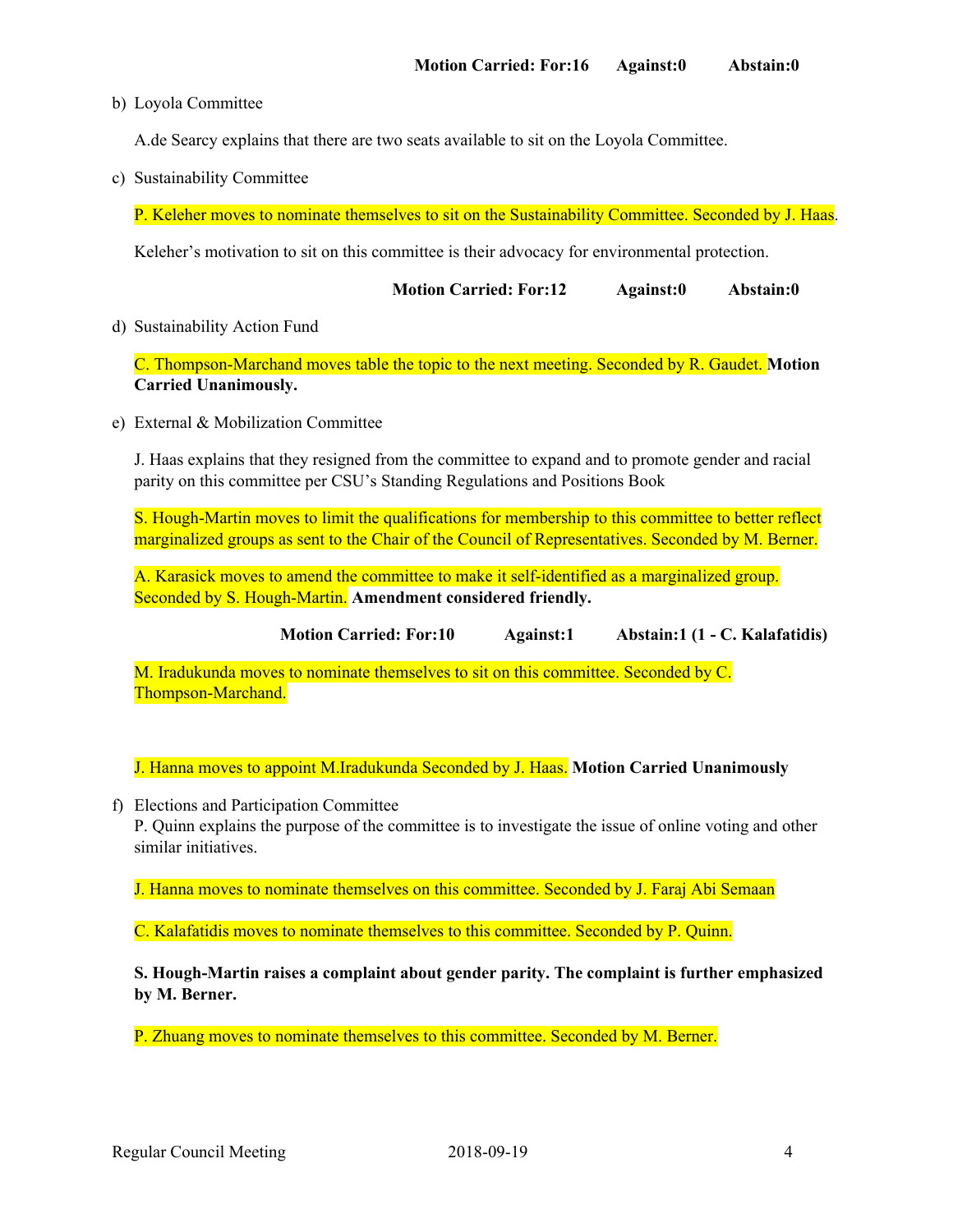### J. Haas moves to place conditions on the appointments on this committee. Seconded by M. Berner.

J. Haas believes that his motion would do justice to better advocate for gender parity considering how two of the three current nominations are straight Caucasian males.

A.Karasick finds it problematic to assume people's identities. Additionally, for themselves, they want to tackle issues other than online voting. Therefore that shouldn't be a restriction for those willing and interested towards this committee nor to promote an outing culture.

J. Hanna finds the proposed procedure as undemocratic. D. Ferraria compliments the opposition, but takes it from a individual freedom approach.

There is a disagreement on Council on the selection procedure explained in this moment. The topic at contention is to affix a quota on minority representation for membership on this committee. Additionally, some executives cite and criticize the language being used by some councillors concerning this topic.

S. Younis strongly believes in equality and doesn't want to make councillors feel insecure about their identities.

J. Haas apologizes for the wording on this motion. They acknowledge how this motion has the potential to promote an unnecessary outing culture.

P. Zhuang strongly wants more representation on this committee as an valiant effort to reach out to those who feel left out or are made unaware with the CSU.

D. Ferraria moves to call the question. Seconded by J. Haas.

### **Motion Not Carried: For:0 Against:14 Abstain:0**

J. Haas moves to have one seat not elected for this committee until next Council meeting. Seconded J. Hanna.

J. Haas wants to stagger appointments to balance out minority appointments and to value democratic principles.

C. Kalafatidis moves to call the question. Seconded by H. Ghanem.

**Motion Carried: For: 10 Against: 1 (1 - P. Zhuang) Abstain: 5 (5 - C. Owusu-Acheaw, C. Kalafatidis, P. Quinn, M. Iradakunda, H. Ghanem)**

P. Quinn wants to make these nominations more expedient.

D. Ferreira motivates for J. Hanna for their motivation and tireless interest in the topic.

C. Kalafatidis motivates for themselves in having a vision to coordinate faculty associations on campus.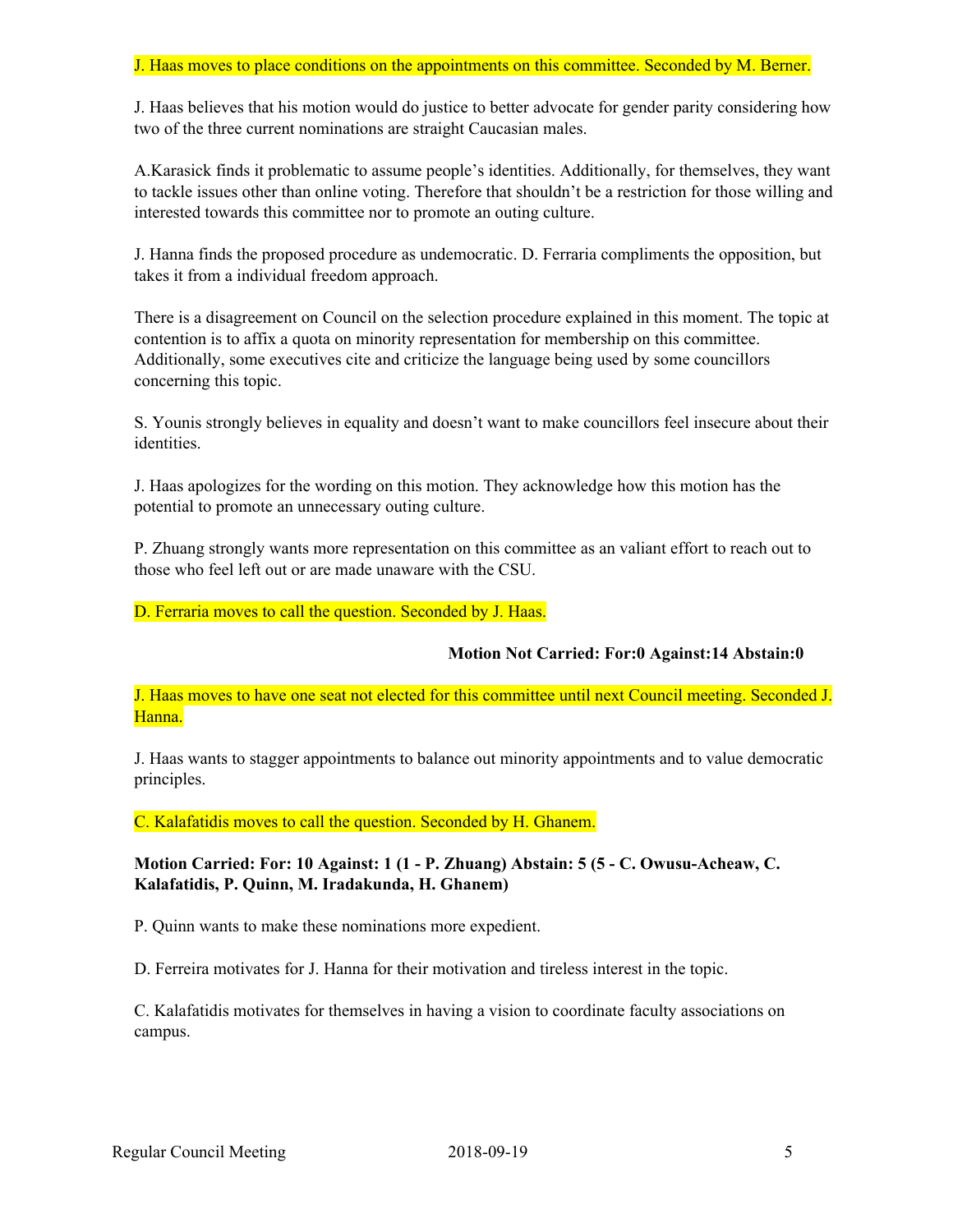J. Hanna motivates themselves in bring forth a vision of decentralization to encourage more active student involvement.

J. Faraj Abi Semaan motivates for C. Kalafatidis bringing up their past experience with elections remarking that they would advocate for a better implementation of election procedures.

### **By a majority vote, C. Kalafatidis has been appointed to the committee.**

### **7. New Business – Informational**

d) Accessibility of CSU's Services

P. Quinn moves to go into closed session. Seconded by J. Haas. **Motion Carried Unanimously**

S. Hough-Martin moves to permit Stephen Brown to attend this closed session. Seconded by J. Haas. **Motion Carried: For:14 Against:0 Abstain:0**

J. Haas moves to allow a motion to made pertaining to this matter. Seconded by S. Younis.

P. Quinn moves to call the question. Seconded by C. Owusu-Acheaw **Motion Carried: For:7 Against:0 Abstain:3**

**Motion Carried: For: 9 Against: 2 Abstain: 1 (1 - C. Kalafatidis)**

### R. Gaudet presents the following motion. Seconded by C. Owusu-Acheaw.

BIRT that the CSU council approves the following statement to CUPE local 4512

The CSU acknowledges the receipt of the complaint filed by Mr. Tom on behalf of LIC on Sept. 19th. The CSU as an employer recognizes its responsibility to uphold the terms of the collective agreement and takes complaints made by employees seriously. The complaint will be investigated in a thorough and fair manner.

That CSU council confirms its commitment to preventing harassment.

That the CSU assures CUPE local 4512 that it is considering this situation seriously.

That council mandates the executive to ensure the safety and comfort of the staff.

BIFR that a special council be had within ten business days.

# **Motion Carried Unanimously**

e) CSU Bursary Distribution

M. Clark-Gardner informs Council, per the Standing Regulations, that there backlog of CSU bursaries from previous mandate years. They will ensuring that this does not happen in the future to clear up the miscommunication.

f) Deloitte Invoice Proceedings

**Nil**

g) Judicial Board Pay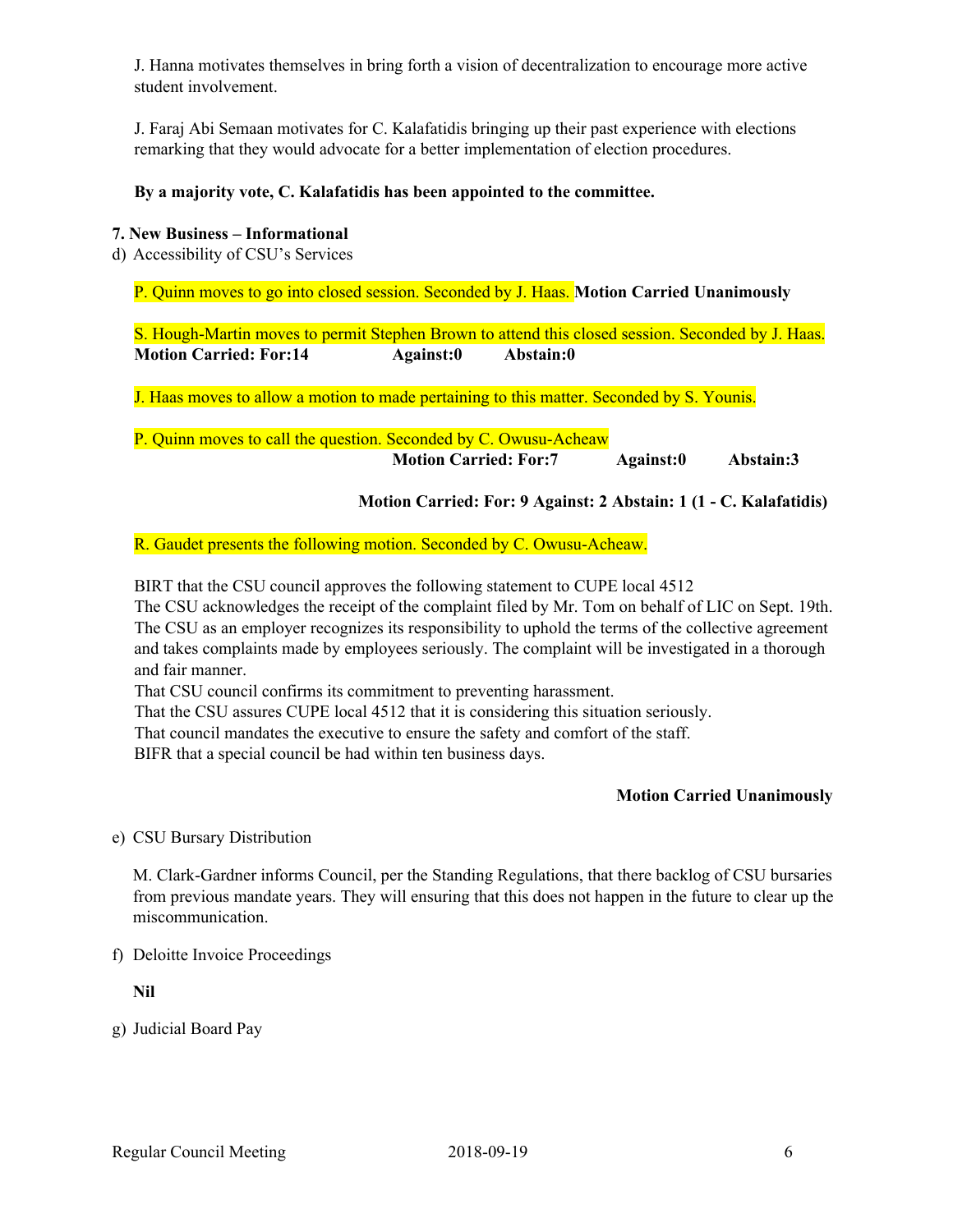M. Clark-Gardner comments about that Judicial Board members have decided to rescind their request to be paid.

# **8. New Business – Substantive**

g) Food elections

J. Hanna presents the following motion. Seconded by C. Owusu-Acheaw

Whereas the CSU bylaws and standing regulations entitle council to a meal during regular and special council meetings;

Whereas the current Standing regulations, ratified in November 2017, clearly state in Article 6 of Annex E (Ethics and Sustainability Policy), lines 27 and 28

"27. In the interest of offering increased dietary choices to the student population that one-third (1/3) of food offered at any Concordia Student Union (CSU) related event must be vegetarian.

28. At least one option be offered at any Concordia Student Union (CSU) related event must be vegan"

With no further restriction in either standing regulations or by-laws regarding this matter at all; Whereas the executive has many responsibilities and council should have some say in the provision of their sustenance;

Be it resolved that each CSU regular council meeting in the current mandate (2018-2019) end with a binding vote that shall determine the restaurant which shall provide the meal for the next regular meeting.

Be it further resolved that in order to further this goal, all approved catering establishments listed the official list of approved restaurants compiled earlier this year via Google doc shall receive a number increasing numerically from 1 as they are listed in the document

Be it further resolved that to further this goal the electoral system be as follows:

A random number generator be used to choose three restaurants from the list. They are to be chosen of their assigned number was generated

A ranked instant-runoff secret ballot be used to determine the first and second place restaurants

The first place restaurant will be the primary source of food for the next council meeting The second place restaurant will serve as a backup in the case problems arise ordering food from the first place restaurant

Be it further resolved the food order or other measures leading to the acquisition of nutrition for council shall be made prior to the beginning of each council meeting.

Be it further resolved the nourishment for special council meetings be acquired with some prior consultation with attending councillors and that effort be taken to take their opinion into consideration

J. Hanna desires for more council input when it comes to food at meetings and desires for the choice to be democratic.

M. Clark-Gardner is concerned at the research made for their motion. According to them, council food isn't mandatory nor required in Standing Regulations.

M. Sandiford moves to restrict discussion to 10 minutes. Seconded by M. Berner.

**Motion Carried: For:14 Against:2 Abstain:1 (1 - C. Owusu-Acheaw)**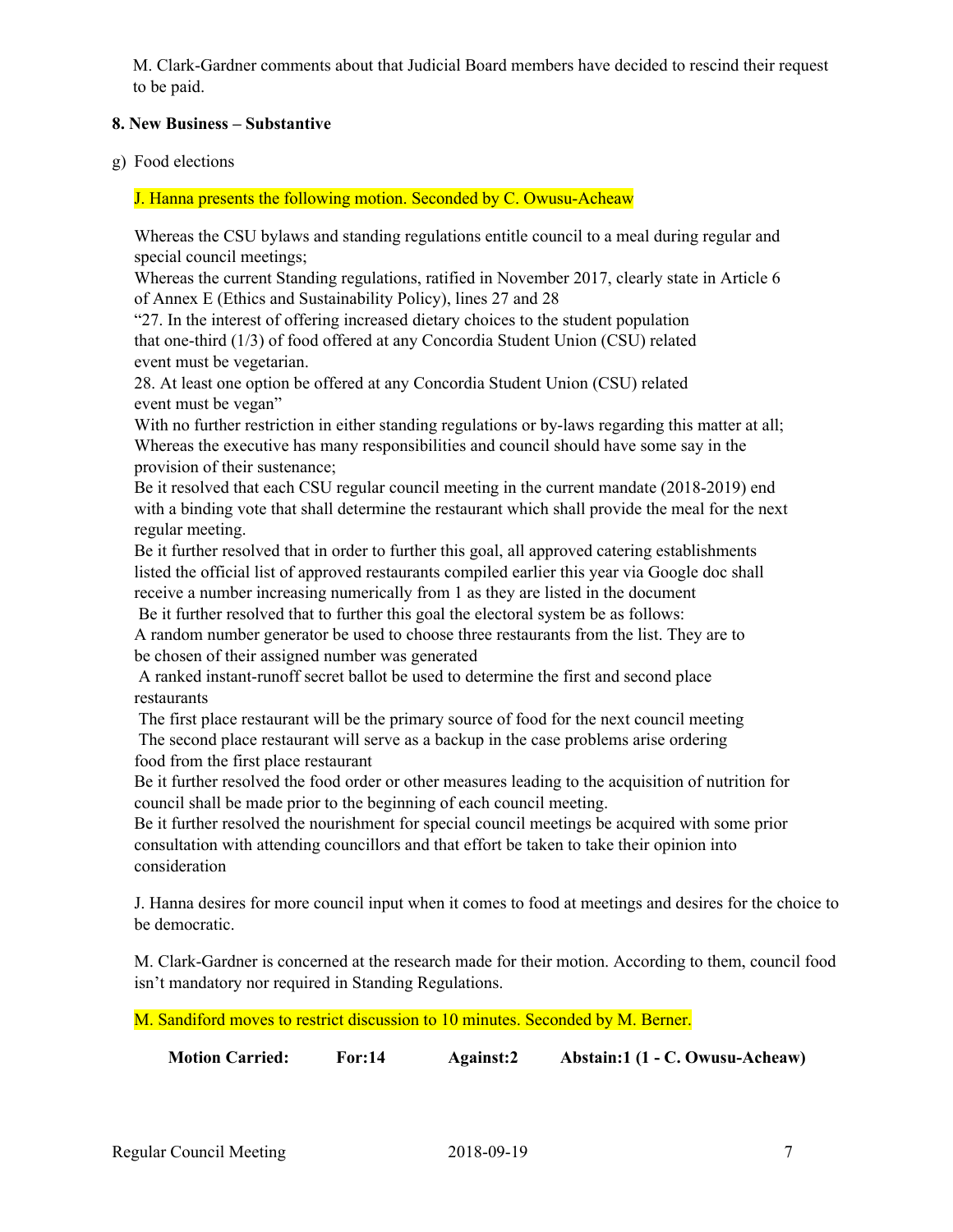C. Kalafatidis is against the motion, however acknowledges the effort made by J. Hanna. In their view, food provided at council should be a form of compensation for spending one night once a month dedicated to Council meetings. A more collaborative approach should be considered to all councillors interests.

R. Gaudet moves to call the question. Seconded by M. Bernier. **Motion Carried Unanimously**

# **Motion Not Carried: For: 5 Against:5 Abstain:6 (6 - S. Hanbali, S. Younis, J. Haas, A. Karasick, P. Quinn, P. Zhuang)**

S. Hough-Martin states that CSU food choices at Council meetings are strongly made in consideration of allergies, religion and faith and safety considerations.

h) Student Parent Position

M. Clark-Gardner presents the following motion. Seconded by C. Thompson-Marchand. **Motion Carried**

Whereas Student-Parents face a number of unique challenges that create barriers to academic achievement and inhibit their ability to access education.

Whereas Student-Parents may require additional accommodations to succeed academically. Whereas Student-Parents often live in financial precarity because of their inability to study fulltime while working and fulfilling parental duties

Whereas Student-Parents experience an unhealthy amount of emotional distress, including stress surrounding academic and financial situations, social isolation because of lack of free time, and loneliness as they do not feel they can be involved in the university community. Be it resolved that the CSU calls on the federal and provincial government to improve access to education for student-parents through assistance services and accommodations, such as but not limited to:

- a. Recognizing student-parents studying part-time as full-time
- b. Providing specific student-parent bursaries
- c. Creating an easily accessible parental leave plan

d. Provide funding for the development of childcare services and family residences on campuses

e. Mandating universities to institute policies that provide academic accommodations for students regarding missing an academic obligation due to pregnancy or childcare, for both planned and unplanned reasons.

Be it further resolved that the CSU calls on Concordia University to recognize and address the challenges student-parents face at the university in regards to their academics, financial security, and community involvement.

Be it further resolved that the CSU calls on Concordia University to consult student-parents to ensure that pertinent demographic information regarding student-parents is maintained and assessed on a regular basis to determine where additional support is needed.

Be it further resolved that the CSU advocates for and assists groups at Concordia that support student-parents, especially in regards to funding, location and resources.

Be it further resolved that the CSU strives to implement policy that recognizes and supports the unique needs of student parents who are single, Indigenous, queer, trans, disabled,

racialized, of a lower socioeconomic status, and international student parents, due to additional barriers faced by these groups both institutionally and societally.